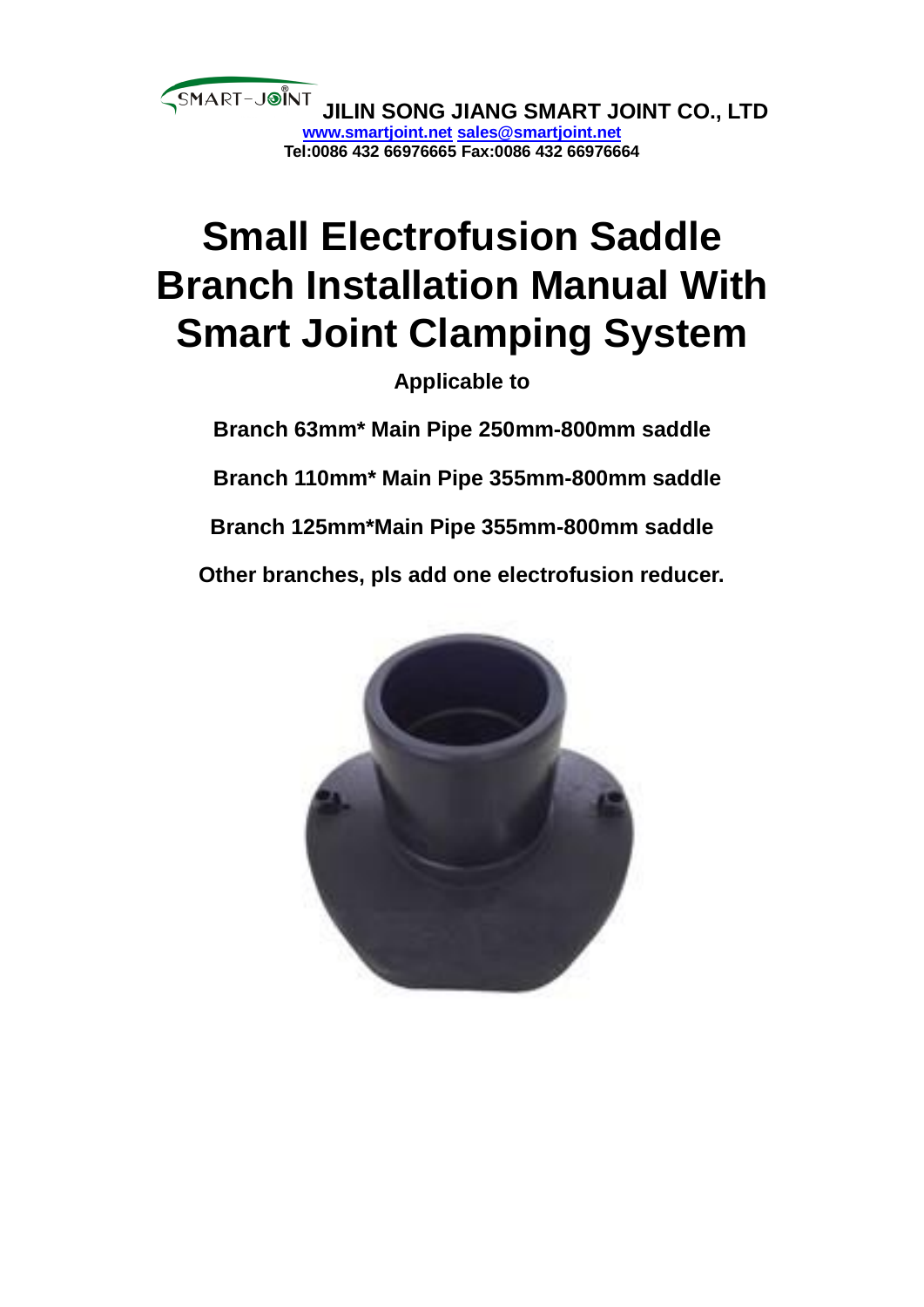

# **1.Electrofusion saddle branch introduction**

Electrofusion saddle branch offers an easy, economic and ideal solution to get a branch for a large main PE pipe. With Smart Joint designed safe, reliable clamping tool kits, the joint can be guaranteed strong enough. Compare to traditional fabricated tee, or injected reducing tee with reducers fabricated, smart joint electrofusion saddle solution is easier and much cheaper.

Electrofusion saddle branch has the followed advantages:

A、There is no need to consider in advance about the location of branches in main PE pipe construction, without concerns on the branch location, the design of main pipe is free from restriction. Electrofusion saddle branch can be placed and installed easily where the branch is needed after the completion of the main pipe installation.

B、The branches part also can adopt electrofusion, which is more convenient than butt fusion and saves time, no need to move the heavy butt fusion machine everywhere.

C.It helps to reduce the cost for both fittings and construction.

# **2**、**Electrofusion saddle branch fusion procedures:**

**Preparations** 

2.1 Fusion equipment

Electrofusion equipment should comply with ISO 12176-2:2008 standard with barcode reading function.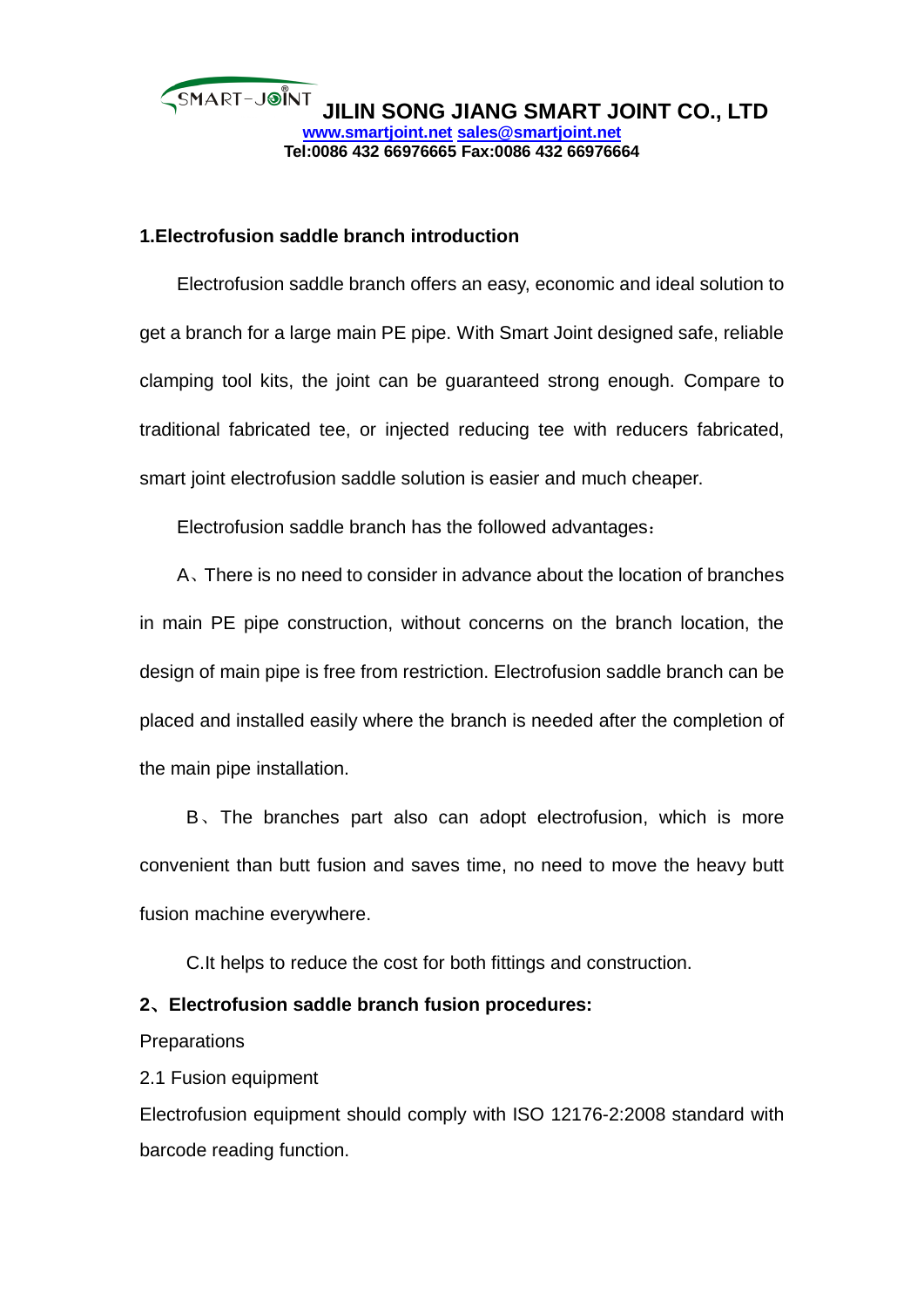

## **2.3Fusion operation steps**

2.3.1Mark the fusion location of saddle branch as showed on followed pictures.

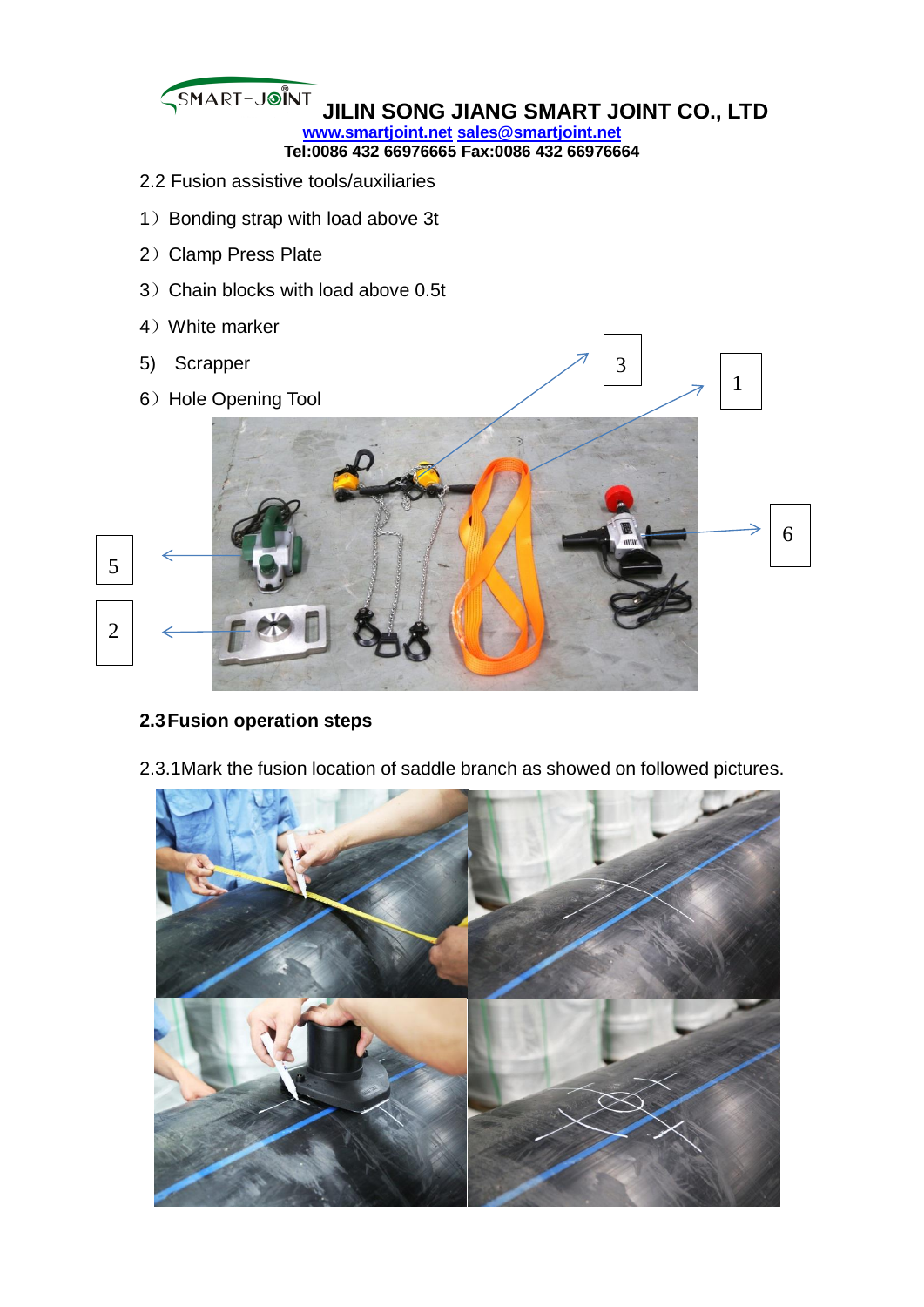

2.3.2 Make opening in the main pipe

Put the hole opening tool vertically on the marked zone of the inner diameter,

turn on and open the hole on the pipe.



2.3.3 Scrap the fusion zone marked ( The whole saddle bottom part area)

The scrapped depth must be within 0.2 to 0.3mm, then clean the fusion zone.



**\* We suggest scrapping the fusion zone by electric planer to remove the** 

**oxidized surface, this is very important.**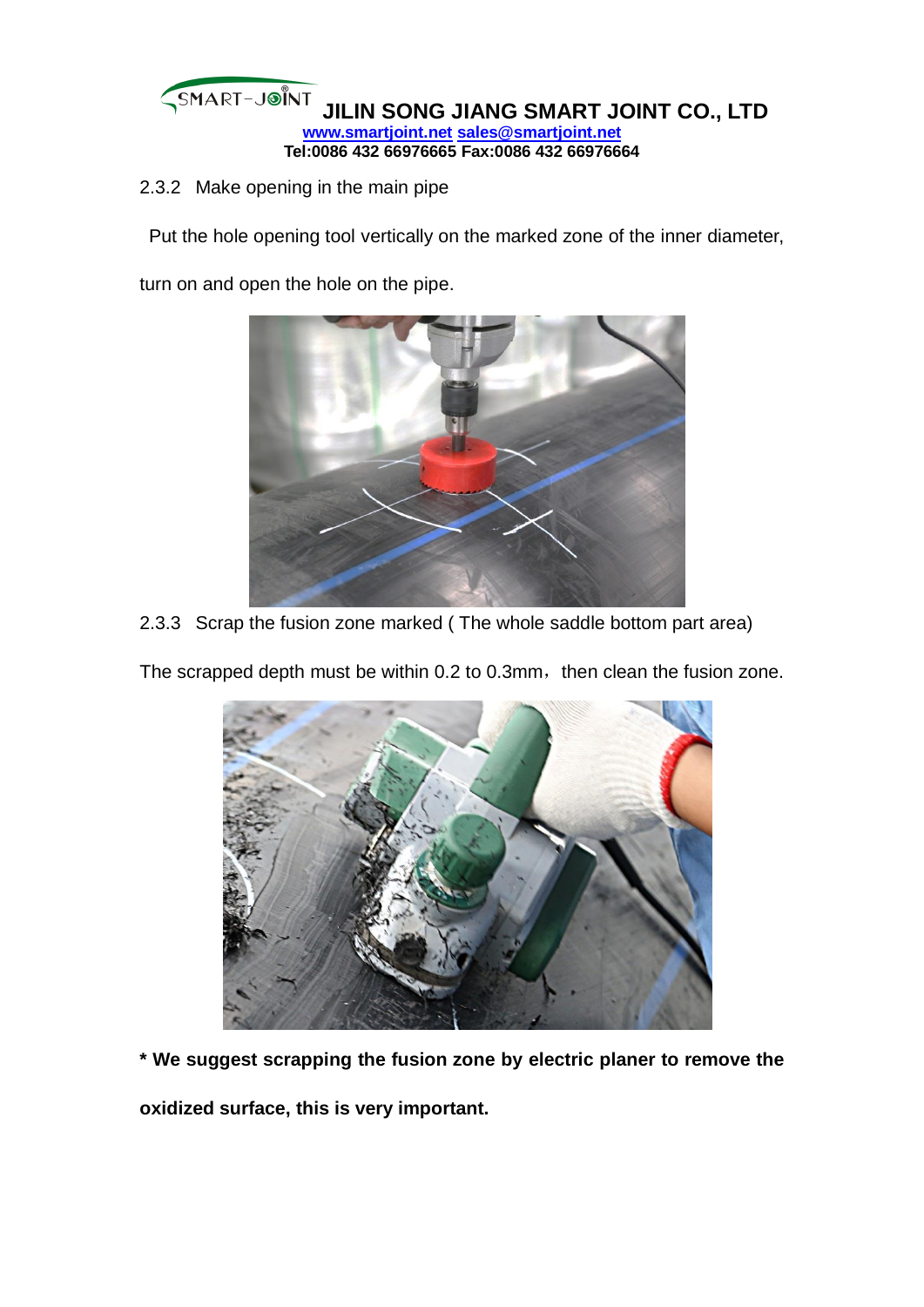

2.3.4 Mark the intersection lines of the inside and outside again on scrapped

zone.



2.3.5 Clamp the saddle branch to the main pipe, install the strap as the followed illustrated way.



 (1) Put the saddle branch on the marked location, select the adaptor of branch inner size and screw on the press plate, put the press plate with inner adaptor on to the branch.

(2)Fix two chain blocks on the handles of press plate.

Adjust the length of strap to connect with the hooks of the chain blocks.

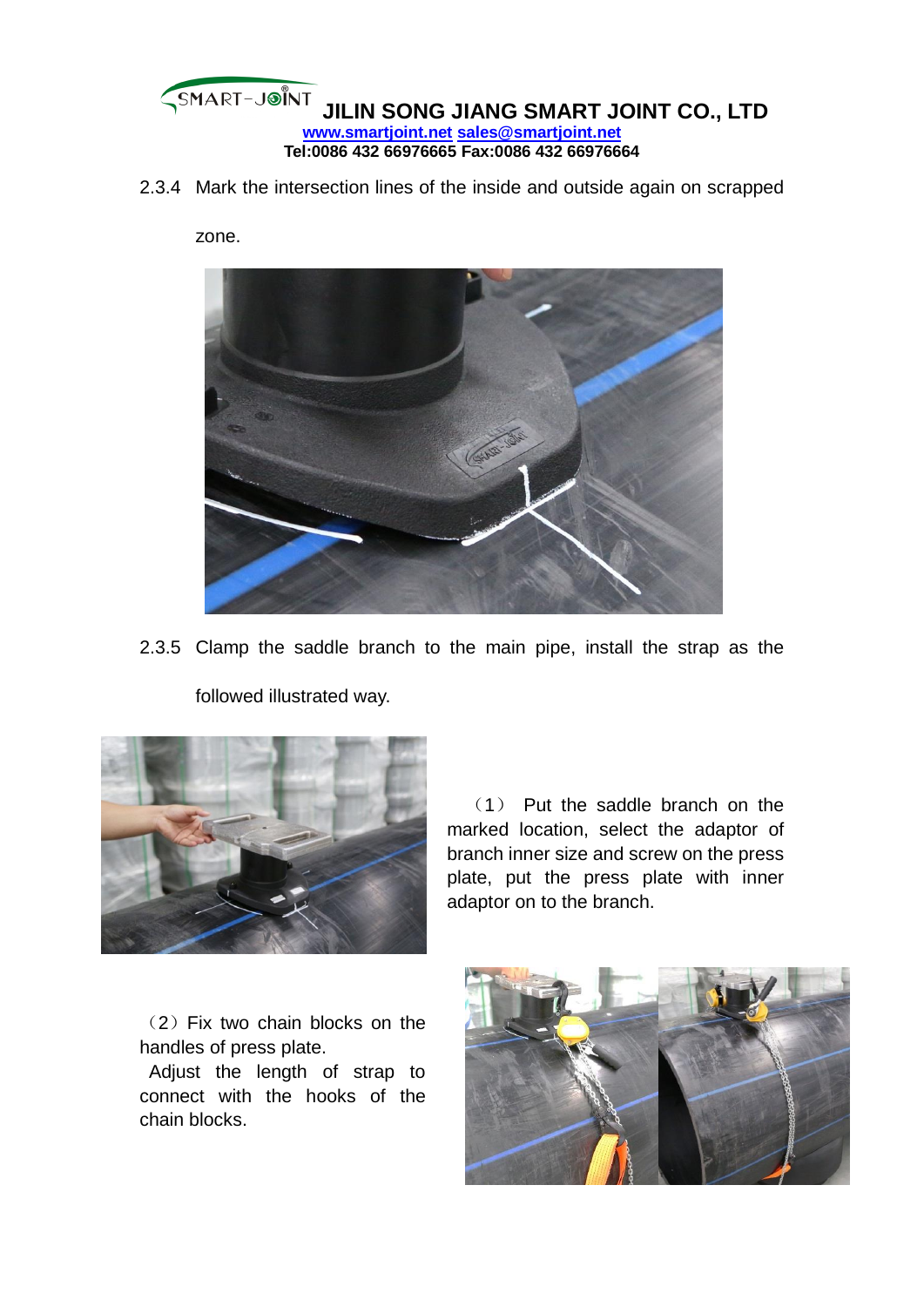#### SMART-JOINT **JILIN SONG JIANG SMART JOINT CO., LTD www.smartjoint.net sales@smartjoint.net Tel:0086 432 66976665 Fax:0086 432 66976664**



 $(4)$  The fusion work can be started only after the saddle branch and the mains are totally contacted well with allowed gap less than 1.5mm in any points.

 $(3)$  Pull the wrench on the chain blocks , and fasten the saddle branch on the main pipe.



# **Remark**:**If the saddle branch is not fitted with the previous mark, it may cause the fusion failure.**

## **2.4 Fusion**

Start the fusion machine, contact the fusion machine with the electrofusion

saddle adaptors.



Scan the barcode on the electrofusion saddle (or input the fusion parameter manually),then start the fusion.